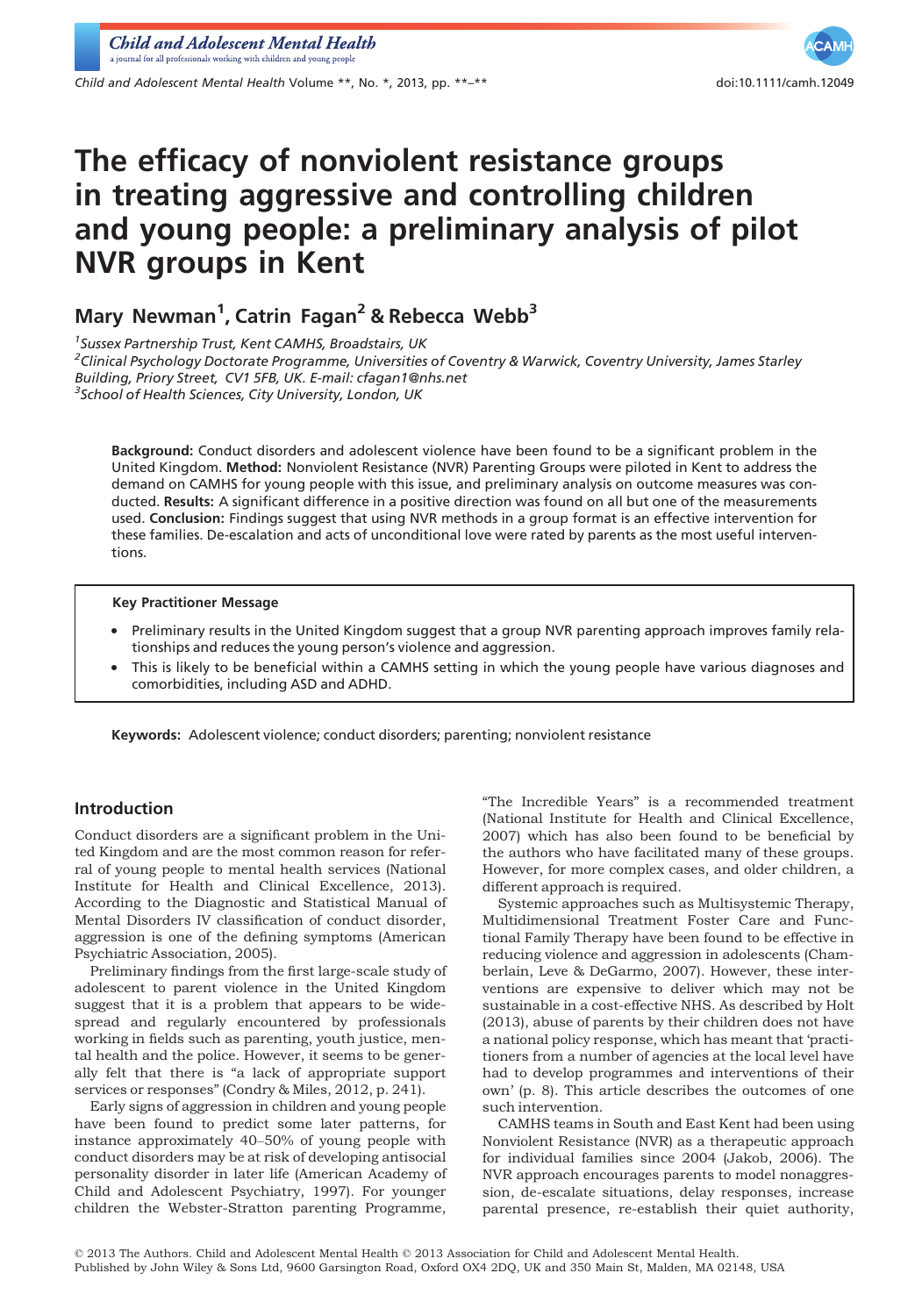break the secrecy and enlist supporters to help in resisting the violent and controlling behaviours (Omer, 2004). It is recognised that it can be challenging for parents to feel and show their love for their child, as anger and resentment on both sides can mask those caring feelings. NVR encourages parents to use reconciliation gestures which aim to repair the relationship by using small gestures which reinforce the unconditional love the parents have for their child.

A trial of the efficacy of NVR in Israel for individual families found reduced aggressive and externalising behaviour in the child and increased feelings of self-efficacy in the parents (Weinblatt & Omer, 2008). In a comparison study in Germany, Ollefs, von Schlippe, Omer and Kriz (2009) found a NVR group to be superior to another parenting programme (Teen Triple P; PPP) and to a waiting list control group in terms of a significant improvement in the child's externalising behaviours. In Israel, Lavi-Levavi (2010) found that parents attending a NVR group reported fewer power struggles, increased parental supervision and an improvement in the child's behaviour.

In 2010, a team in the Oxleas NHS Trust in Greenwich began delivering their own NVR parenting group and 'graduate parents' from these early groups presented the benefits of attending the group at the NVR conference in London (Graduate Parents of the Oxleas Parenting Programme, 2011). The authors, who are experienced group facilitators, also recognised the benefits of group compared with individualised interventions for parents. These include peer encouragement and support especially related to personal experience of successes, and also the sense of not being alone with the difficulties. Following this conference, in September 2011 and January 2012 two pilot 12 week NVR parenting groups began in East and South Kent, and outcome measures were obtained to monitor their efficacy and to build on the emerging evidence for NVR. We were also interested in which aspects of the NVR programme parents believed to be most helpful, as this might inform development of the programme further.

## Method

#### Participants

The parents of children currently known to tier 3 CAMHS exhibiting aggressive, violent or controlling behaviour were referred by CAMHS Clinicians to participate in two pilot NVR groups, running sequentially in East and South Kent. Forty parents were invited to attend, and 29 parents completed at least 10 of the 12 weekly sessions, representing 24 targeted children. Fathers represented 7 of the 29 participants, five of whom attended with the mother. The parents came from a range of socioeconomic backgrounds, and included single parents, couples and separated parents working together. The age range of the children was from 8 to 17 with a mean age of 12.8. Twelve and nine of these children, respectively, were being investigated for Attention Deficit Hyperactivity disorder (ADHD) or Autistic Spectrum disorder (ASD) or had received the diagnosis; two children had been diagnosed with attachment disorders. All the cases were seen as complex by the referring clinicians and had been involved with CAMHS for an average of 3 years.

#### Materials

The outcome measures used were those recommended by the CAMHS Outcome Research Consortium (CORC) as required by the local CAMHS Commissioners, details of which can be found on the CORC website (CAMHS Outcome Research Consortium, 2013). These comprised Parental Strengths and Difficulties Questionnaire (pSDQ) which monitored the parental view of the young person's behavioural, social and emotional strengths and difficulties, and the clinician rated Children's Global Assessment Scale (CGAS), with both of these filled out for each child ( $n = 24$ ). Finally the parental Goal Based Outcomes measure (GBO) which related to individual parent's goals for the work was used. Parents assessed how close to their goals they were on a 10 point scale, with 10 representing goal achievement. The typical goals included no violence in the house, better relationships in the family and decreased parental stress ( $n = 29$ ).

An in-house questionnaire was devised to evaluate which NVR topics covered in the groups were considered to be the most helpful. In the last session parents were asked to rate each topic as 'useful', 'slightly useful', 'neutral', 'slightly unhelpful' or 'unhelpful'. The topics were: De-escalation, The Three Baskets (or prioritising the behaviours to resist), The Announcement (letting the child know which behaviours they will be resisting), Active Resistance (other than the sit-in), Reconciliation Gestures (signs of unconditional love independent of the child's behaviour), using Supporters, Increased Parental Presence and the 'Sit in' (an advanced act of resistance).

#### Procedure

The content of the groups was based on information drawn from the training East Kent CAMHS had previously received from Haim Omer, Uri Weinblatt and Peter Jakob, the NVR group training manual (Day & Heismann, 2010), the information presented at the April 2011 NVR conference and clinicians' own experiences of practice with individual families using the NVR approach. The delivery of the group followed a Solution Focused approach.

Following referral, parents were invited to an initial consultation up to 1 month prior to the start of the group. If it was agreed that it might be suited to the needs of the family, parents were asked to complete the time 1 pSDQ and the clinician completed the time 1 CGAS. The time 1 GBO (3 goals per parent) was completed in session 1. The time 2 outcome measures were all completed in session 12.

For each group there were four facilitators. Small group and large group discussions, role play, homework and telephone support between sessions were used throughout the intervention of 12 weekly 2-hr group sessions.

For data analysis, only data that had both a time 1 and time 2 were included. Paired t-tests were carried out on the pre- and postintervention measures. The postintervention questionnaire was tabulated and transferred to a bar chart.

# Results

Table 1 presents the analysis of the pSDQ's showing that all of the measures except the Total Emotions Score

Table 1. Results of paired t-test for the strengths and difficulties questionnaire (SDQ) measurements

| Variable                      | Time 1  |         | Time 2  |         |    |       |    |      |
|-------------------------------|---------|---------|---------|---------|----|-------|----|------|
|                               | М       | SD      | М       | SD      | n  |       | df |      |
| PSDQ total difficulties score | 25.2727 | 4.99697 | 21.5455 | 7.34022 | 22 | 3.775 | 21 | .001 |
| PSDQ total emotions           | 6.5455  | 2.70321 | 5.7727  | 3.19124 | 22 | 1.907 | 21 | .070 |
| PSDQ total impact score       | 7.0909  | 2.68876 | 4.6818  | 3.19801 | 22 | 3.144 | 21 | .005 |

© 2013 The Authors. Child and Adolescent Mental Health © 2013 Association for Child and Adolescent Mental Health.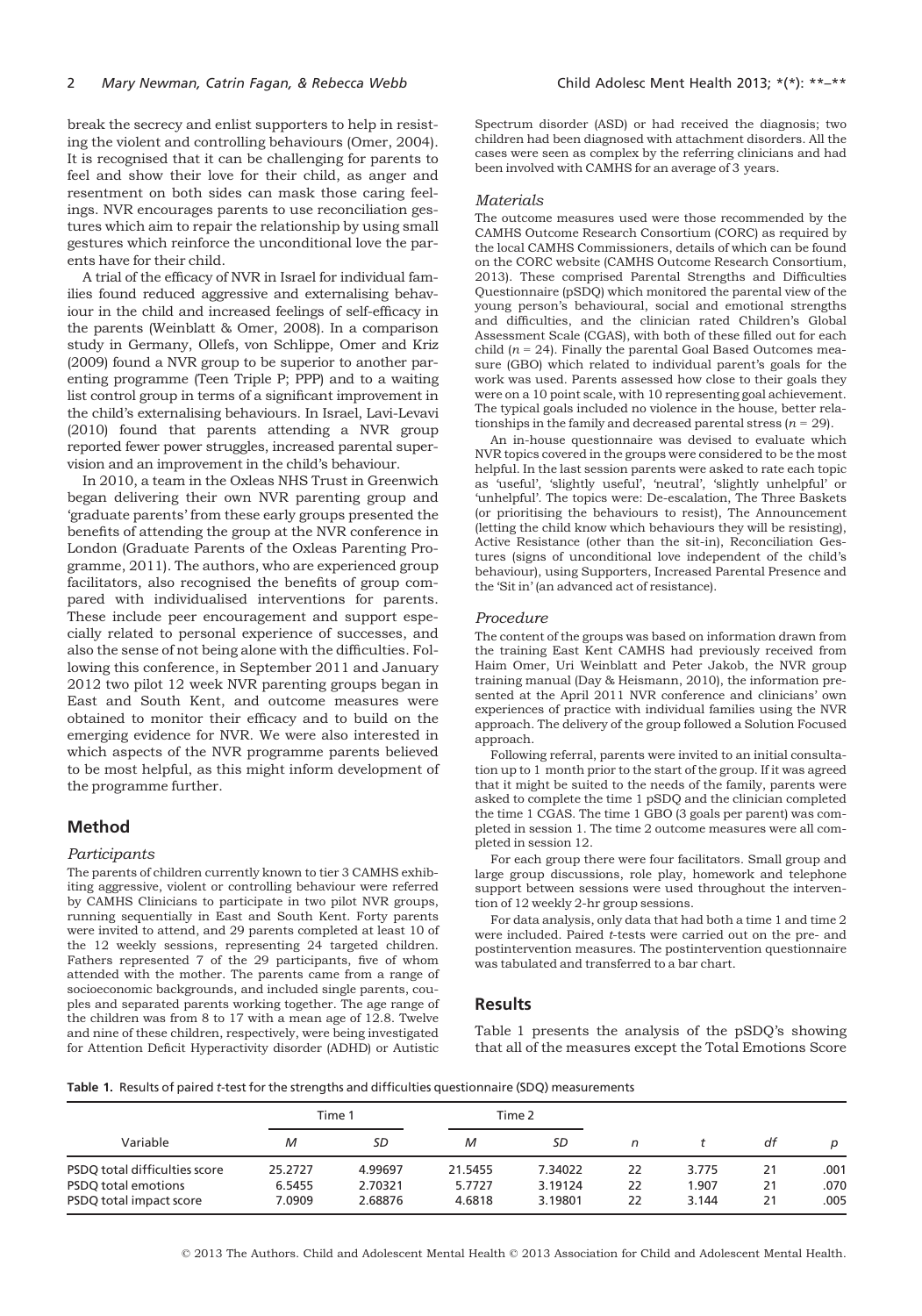had a significant beneficial difference between time one and time two, which is shown graphically in Figure 1.

Figure 2 shows the average and standard deviation of the three parental GBO. Every averaged goal was significantly different at both time 1 and 2.

Figure 3 shows the time 1 and time 2 averages and standard deviations of the CGAS which were also significantly beneficially different.

Figure 4 shows those interventions which parents found most useful, with de-escalation and reconciliation gestures seen to be the most helpful strategies from the groups.

# **Discussion**

The results shown above indicate that NVR groups could be an effective intervention in the United Kingdom to help children with violent and aggressive behavioural problems. While there was a demonstrated reduction on total difficulties on the pSDQ scores, the targeted young people still remained within the clinical need range as specified by the SDQ Training Manual (Goodman, 2005, p. 1). This states that children scoring 17 or higher on the Total Difficulties Score are at "high substantial risk of clinically significant problems". As the majority of the young people had, or were likely to receive, diagnoses of ASD or ADHD, it is not surprising that they are still in need of services, and might be from time to time



Figure 1. Results of paired t-test for the parental strengths and difficulties questionnaire measurements (completed for each targeted child)



Figure 2. Results of paired t-test for clinician scored child global assessment measurement



Figure 3. Results of paired t-test for parental goal based outcomes measurement

throughout their life. Indeed the national average for the time 1 total difficulty scores for those in all of CAMHS is 19, while for those in this study it was 25.27. The average drop in scores for CAMHS average is 4 (national data as supplied to CORC members in 2013), and in this study it was similar (3.72). When taken together with the Parental Goals-based results, in which parents reported a reduction in parental stress, violence in the home and an improvement in family relationships, it suggests that the intervention is helping the parents and families of these high risk young people manage their difficulties better, improving the quality of life for the targeted young person and that of the whole family.

One emphasis of the NVR approach is to increase the awareness of the parents of some of the needs of the young person (Newman & Nolas, 2008). This can enable parents to become more empathic to their child, possibly recognising the young person's anxieties more, which could have an effect on their understanding of the young person's emotional needs. Also this cohort of young people included a large number of young people on the autistic spectrum, who are likely to struggle with social and emotional reciprocity (American Psychiatric Association, 2005). While these two factors might impact on the emotional score, the lack of significance on this measurement might also simply be due to the small numbers of participants in this study.

The parents' perception of usefulness of the particular topics in the NVR Groups, especially those of de-escalation and reconciliation gestures, matched with clinicians own perceptions. These focus on the main themes of NVR, of the parents taking a personal nonviolent stance and showing unconditional love, and also fits with the common parental goals of reducing violence and improving relationships. As all the other strategies were rated as helpful by some parents, it is important to recognise that de-escalation and reconciliation gestures for some families are not sufficient in themselves. However, the teaching of these two approaches to CAMHS practitioners might help improve outcomes for some families. These approaches are very different to the more familiar use of rewards and consequences that often can work very well for younger children, or those whose behaviours have not become controlling and violent. In line with the idea of 'making the unfamiliar familiar' (see Newman & Nolas, 2008), and not creating 'too great a difference' to help prevent disengagement, acts of